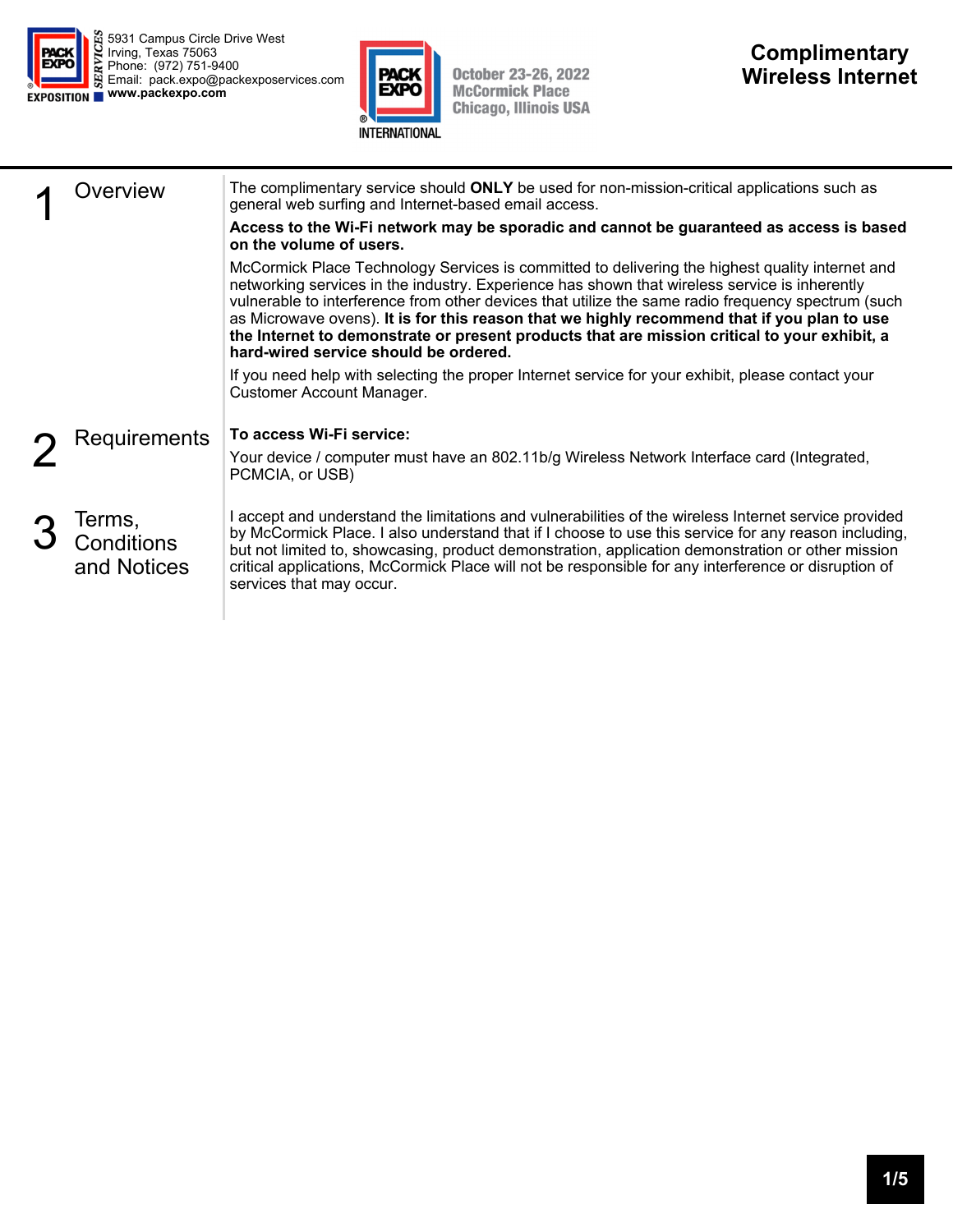



**October 23-26, 2022 McCormick Place Chicago, Illinois USA** 

## **Internet Terms and Conditions**

**Discount Deadline: September 7, 2022 (excludes labor)** 

| General<br>Information            | All prices for our Internet access services include the first connection to one point in your booth.<br>Additional wiring to fan the main drops within your booth will be performed on a time and material<br>basis. Please contact your Customer Account Manager for more information.<br>Do not forget to order the appropriate electrical service.<br>The State of Illinois and the City of Chicago require a telecommunications tax for all Internet service.<br>Exhibitors are permitted to fan out their own networking cables if they choose to do so.                                                                                                                                                                                                                                                                                                                                                                                                                                                                                                                                                                                                                                                                                                                                                            |
|-----------------------------------|--------------------------------------------------------------------------------------------------------------------------------------------------------------------------------------------------------------------------------------------------------------------------------------------------------------------------------------------------------------------------------------------------------------------------------------------------------------------------------------------------------------------------------------------------------------------------------------------------------------------------------------------------------------------------------------------------------------------------------------------------------------------------------------------------------------------------------------------------------------------------------------------------------------------------------------------------------------------------------------------------------------------------------------------------------------------------------------------------------------------------------------------------------------------------------------------------------------------------------------------------------------------------------------------------------------------------|
| Description of<br><b>Services</b> | The following chart highlights the services offered. Please note the number of additional IP<br>addresses available with each wired service. All wired services are delivered via Category 5 or 6<br>wiring with RJ45 terminated ends. For wired services, you must supply a device with an Ethernet<br>NIC (network interface card), installed TCP/IP, and an Internet browser. For wireless services, you<br>must provide a device with an 802.11 a, b, g, or n wireless receiver. Our wireless network is<br>optimized for 802.11 a and n devices transmitting and receiving at 5.0 GHz. Your quality of service<br>on the wireless network may vary depending upon hardware and environmental factors such as<br>booth structures, attendee traffic, and location. For mission critical applications, PES strongly<br>recommends using a wired dedicated service whenever possible. There are no firewalls on our<br>Executive Class Plus or Dedicated Services. Nor is there any filtering on our connection to the<br>Internet. Please consider your vulnerabilities; make sure you have up-to-date anti-virus software<br>installed on your computer and consider the use of a firewall (we offer firewalls for rental). All<br>Internet prices are a flat rate; no per minute usage or connection charges apply. |
| Cancellation<br>Policy            | For full cancellation of all telecommunication services ordered, a cancellation fee in the amount of<br>10% of the value of the telecommunication services ordered will be charged.<br>For partial cancellation of telecommunication services ordered, but not yet installed, no cancellation<br>fees will be incurred.<br>For partial cancellation of telecommunication services ordered and installed, but not yet used by the<br>exhibitor, a cancellation fee of 10% plus the installation labor costs will be charged.<br>For cancellation of an Internet line that has been installed but not yet used, a 50% cancellation fee<br>will be charged.<br>For cancellation of telecommunications services that have been installed and used, the full cost will<br>be charged.                                                                                                                                                                                                                                                                                                                                                                                                                                                                                                                                         |

PACK EXPO Services (PES) has been retained by PMMI to provide a single source contact for exhibitor services. The Utility Services provided by McCormick Place Technology Services are being processed by PES. McCormick Place Technology Services rates have been adjusted to include a cumulative Service Charge. McCormick Place Technology Services is not responsible for errors or omissions for services requested, or payments made to PES or refunds due from PES.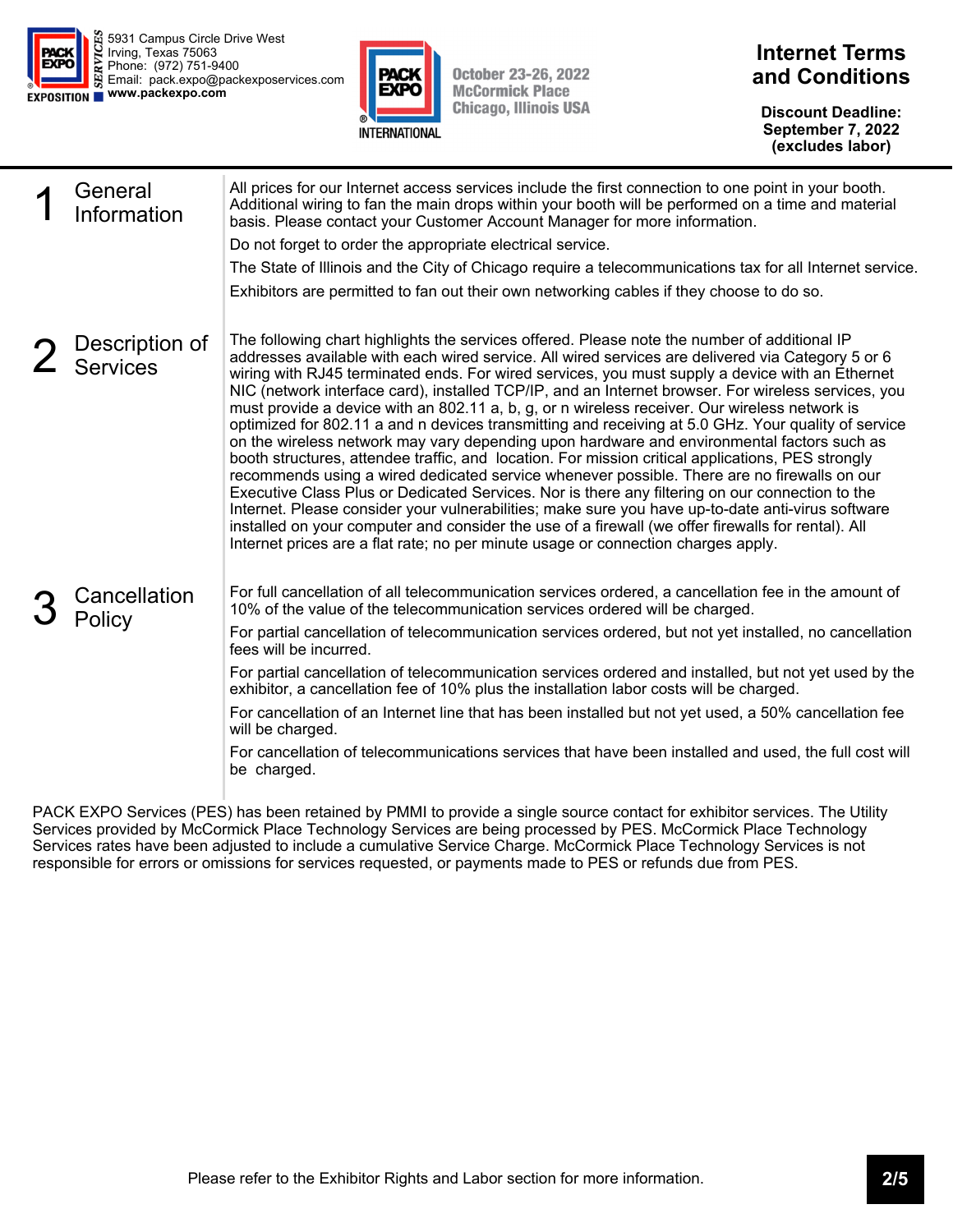

Г



**October 23-26, 2022 McCormick Place Chicago, Illinois USA** 

## **Internet Definitions**

**Discount Deadline: September 7, 2022 (excludes labor)** 

 $\overline{\mathbf{1}}$ 

| <b>DESCRIPTION OF SERVICES</b>                           |                                   |                                                                                            |                                                                                                                                                                                                                                                                                            |  |  |  |  |  |  |  |  |  |
|----------------------------------------------------------|-----------------------------------|--------------------------------------------------------------------------------------------|--------------------------------------------------------------------------------------------------------------------------------------------------------------------------------------------------------------------------------------------------------------------------------------------|--|--|--|--|--|--|--|--|--|
| <b>Service</b>                                           | <b>Connection</b><br><b>Speed</b> | <b>IP Addresses</b>                                                                        | <b>Recommended Uses</b>                                                                                                                                                                                                                                                                    |  |  |  |  |  |  |  |  |  |
| Associate Class<br><b>Shared Wired</b><br>Service        | Typical speeds up<br>to 512 Kbps  | Includes 1 DCHP IP address                                                                 | For an individual user who wants easy plug and<br>play access to E-mail and light web surfing on<br>one device. This service is not designed to<br>consistently support streaming audio or video.<br>Connecting a wireless access point is not<br>permitted on this service.               |  |  |  |  |  |  |  |  |  |
| <b>Executive Class</b><br><b>Shared Wired</b><br>Service | Typical speeds up<br>to 1 Mbps    | Includes 4 DHCP Private IP<br>addresses; up to 6 additional<br>addresses can be purchased. | For a user who needs a little more bandwidth<br>and the ability to access the internet over<br>multiple devices with plug and play capability.<br>Executive Class service can be used for<br>moderate web surfing. Connecting a wireless<br>access point is not permitted on this service. |  |  |  |  |  |  |  |  |  |
| <b>Dedicated Wired</b><br>3.0 Mbps                       | 3.0 Mbps                          | Includes 5 IP addresses. Up to<br>5 additional IP addresses can<br>be purchased.           | 3.0 Mbps. Connecting a wireless access point<br>is not permitted on this service.                                                                                                                                                                                                          |  |  |  |  |  |  |  |  |  |
| Dedicated Wired<br>6.0 Mbps                              | 6.0 Mbps                          | Includes 10 IP addresses. Up to<br>10 additional IP addresses can<br>be purchased.         | 6.0 Mbps                                                                                                                                                                                                                                                                                   |  |  |  |  |  |  |  |  |  |
| <b>Dedicated Services</b><br>12.0 Mbps                   | 12.0 Mbps                         | Includes 15 IP addresses. Up to<br>10 additional IP addresses can<br>be purchased.         | 12 Mbps                                                                                                                                                                                                                                                                                    |  |  |  |  |  |  |  |  |  |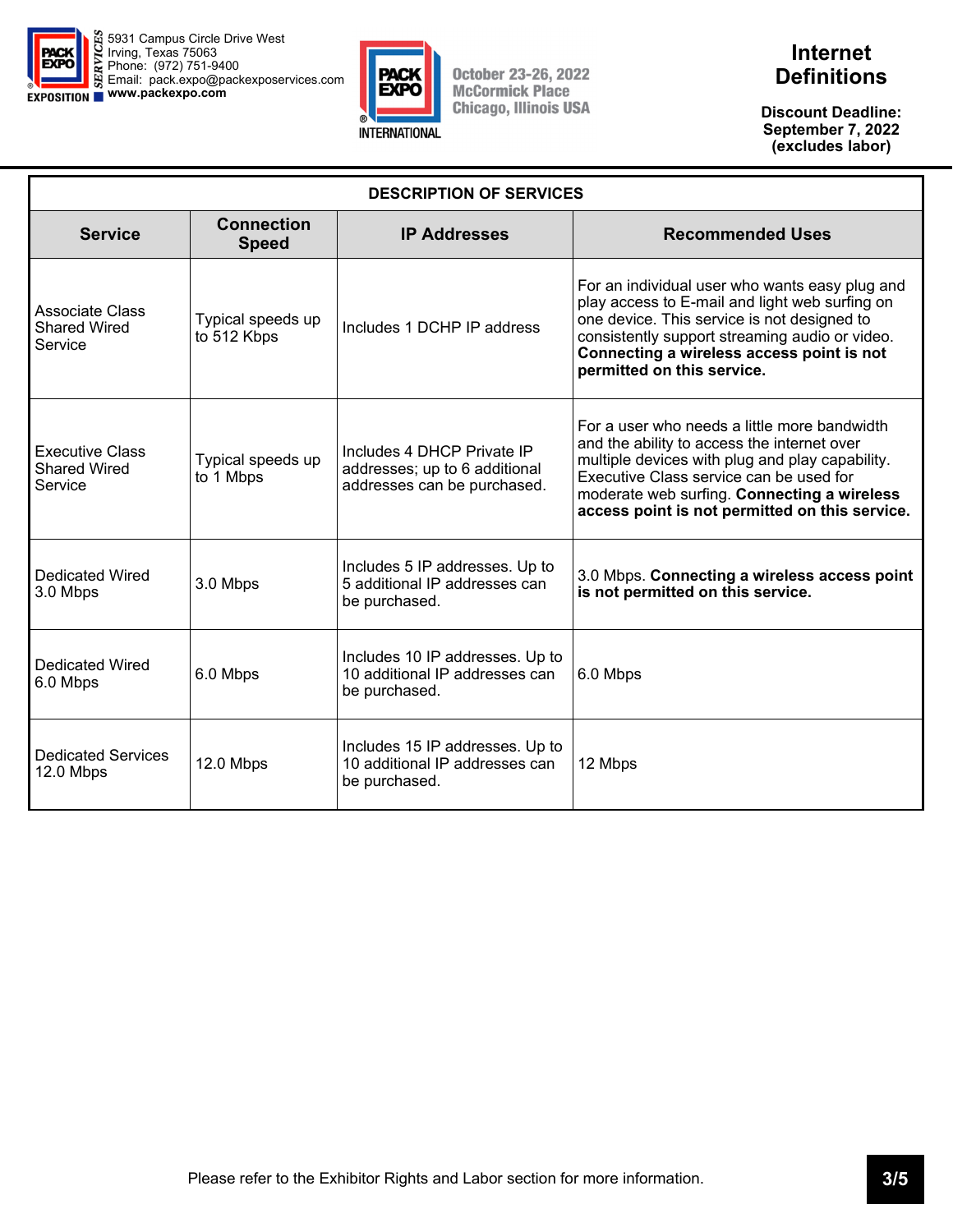



October 23-26, 2022<br>McCormick Place **Chicago, Illinois USA** 

**Discount Deadline: September 7, 2022 (excludes labor)** 

|                                                                                                                                                                                                                             | Code                             | <b>Description</b>                                                                                                           |                                                | Qty                                           | <b>Advance</b><br><b>Price</b> | <b>Standard</b><br><b>Price</b> | <b>Total</b>         |  |  |  |  |  |
|-----------------------------------------------------------------------------------------------------------------------------------------------------------------------------------------------------------------------------|----------------------------------|------------------------------------------------------------------------------------------------------------------------------|------------------------------------------------|-----------------------------------------------|--------------------------------|---------------------------------|----------------------|--|--|--|--|--|
| All services include the installation of one (1) 10BaseT Network Cable, terminated on a RJ45 end.<br><b>Digital</b><br>Additional wiring is done by our installers on a time and materials basis. Exhibitor must supply all |                                  |                                                                                                                              |                                                |                                               |                                |                                 |                      |  |  |  |  |  |
| Internet                                                                                                                                                                                                                    | necessary hardware and software. |                                                                                                                              |                                                |                                               |                                |                                 |                      |  |  |  |  |  |
| Service                                                                                                                                                                                                                     | 3401                             | <b>Associate Class Wired Service</b>                                                                                         |                                                |                                               | $X$ \$<br>630.00               | $787.50 =$                      |                      |  |  |  |  |  |
|                                                                                                                                                                                                                             | 3402                             | <b>Executive Class Wired Service</b>                                                                                         |                                                |                                               | X \$ 1,365.00                  | $$1,706.25 =$                   |                      |  |  |  |  |  |
|                                                                                                                                                                                                                             |                                  | DEDICATED WIRED INTERNET SERVICES                                                                                            |                                                |                                               |                                |                                 |                      |  |  |  |  |  |
|                                                                                                                                                                                                                             | 3405                             | 3.0 Mbps Service                                                                                                             |                                                |                                               | X \$ 4,200.00                  | $$5,250.00 =$                   |                      |  |  |  |  |  |
|                                                                                                                                                                                                                             | 3406                             | 6.0 Mbps Service                                                                                                             |                                                |                                               | X \$ 8,400.00                  | $$10,500.00 =$                  |                      |  |  |  |  |  |
|                                                                                                                                                                                                                             | 3407                             | 12.0 Mbps Service                                                                                                            |                                                |                                               | X \$10,500.00                  | $$13,125.00 =$                  |                      |  |  |  |  |  |
|                                                                                                                                                                                                                             | 3354                             | <b>Additional TCP/IP Addresses</b><br>Dedicated Services Greater than 12.0 Mbps                                              |                                                |                                               | 157.50<br>$X$ \$               | $\frac{1}{2}$<br>$210.00 =$     |                      |  |  |  |  |  |
|                                                                                                                                                                                                                             | Please call for quote.           |                                                                                                                              |                                                |                                               |                                |                                 |                      |  |  |  |  |  |
| <b>Wireless</b>                                                                                                                                                                                                             | 3435                             | <b>VIP Ultimate Wireless</b>                                                                                                 |                                                |                                               | $X$ \$<br>315.00               | \$<br>$393.75 =$                |                      |  |  |  |  |  |
| Service                                                                                                                                                                                                                     |                                  |                                                                                                                              |                                                |                                               |                                |                                 |                      |  |  |  |  |  |
| <b>Materials</b>                                                                                                                                                                                                            |                                  | Hub Rental - If connecting more than one computer, a hub is needed. Hubs offered in 8, 16 or 24 port                         |                                                |                                               |                                |                                 |                      |  |  |  |  |  |
| and                                                                                                                                                                                                                         | varieties.                       |                                                                                                                              |                                                |                                               |                                |                                 |                      |  |  |  |  |  |
| Accessories                                                                                                                                                                                                                 | 3358                             | 8 Port Hub                                                                                                                   |                                                |                                               | 131.25<br>$X$ \$               | $168.00 =$<br>\$                |                      |  |  |  |  |  |
|                                                                                                                                                                                                                             | 3376                             | 16 Port Hub                                                                                                                  |                                                |                                               | 210.00<br>$X$ \$               | $\frac{1}{2}$<br>$262.50 =$     |                      |  |  |  |  |  |
|                                                                                                                                                                                                                             | 3377                             | 24 Port Hub                                                                                                                  |                                                |                                               | $X$ \$<br>262.50               | $\mathfrak{S}$<br>$330.75 =$    |                      |  |  |  |  |  |
|                                                                                                                                                                                                                             | 3367                             | Firewall Rental-Cisco Pix <sup>®</sup> firewalls.<br>Includes basic programming.                                             |                                                |                                               | 656.25<br>$X$ \$               | \$<br>$819.00 =$                |                      |  |  |  |  |  |
|                                                                                                                                                                                                                             |                                  |                                                                                                                              |                                                |                                               |                                |                                 |                      |  |  |  |  |  |
| Labor Rates                                                                                                                                                                                                                 |                                  | <b>Straight Time</b>                                                                                                         |                                                | X.                                            | N/A                            | $118.00 =$<br>\$                |                      |  |  |  |  |  |
|                                                                                                                                                                                                                             |                                  | Overtime                                                                                                                     |                                                | X                                             | N/A                            | \$<br>$169.00 =$                |                      |  |  |  |  |  |
|                                                                                                                                                                                                                             |                                  | Double Time                                                                                                                  |                                                | X                                             | N/A                            | \$<br>$221.00 =$                |                      |  |  |  |  |  |
|                                                                                                                                                                                                                             |                                  | Connecting a wireless access point is not permitted on the following service codes                                           |                                                |                                               |                                | <b>TAX BREAKDOWN</b>            |                      |  |  |  |  |  |
| 3401<br><b>Associate Class</b>                                                                                                                                                                                              |                                  |                                                                                                                              |                                                |                                               |                                | 7%<br>State excise              |                      |  |  |  |  |  |
| 3402<br><b>Executive Class</b>                                                                                                                                                                                              |                                  |                                                                                                                              |                                                |                                               |                                | $0.50\%$                        | State infrastructure |  |  |  |  |  |
| 3405<br>3.0 Mbps                                                                                                                                                                                                            |                                  |                                                                                                                              |                                                |                                               |                                | 7%<br>City excise               |                      |  |  |  |  |  |
| <b>Cancellation Policy:</b>                                                                                                                                                                                                 |                                  | Please refer to page 2/5 for service Terms and Conditions. Refer to show Terms and Conditions for<br>additional information. |                                                |                                               |                                |                                 |                      |  |  |  |  |  |
|                                                                                                                                                                                                                             |                                  | <b>ADDITIONAL INFORMATION</b>                                                                                                |                                                |                                               |                                | <b>CALCULATING YOUR TOTAL</b>   |                      |  |  |  |  |  |
|                                                                                                                                                                                                                             |                                  | An Internet floor plan must be provided with this order.                                                                     |                                                |                                               |                                |                                 |                      |  |  |  |  |  |
| See grid on page 5/5.                                                                                                                                                                                                       |                                  |                                                                                                                              |                                                |                                               |                                | Subtotal                        |                      |  |  |  |  |  |
| Attached                                                                                                                                                                                                                    |                                  |                                                                                                                              | Taxes and Fees Multiplied by 14.5% of Subtotal |                                               |                                |                                 |                      |  |  |  |  |  |
|                                                                                                                                                                                                                             |                                  | To Follow (Must be received by Disc. Deadline for Advance Rate)                                                              |                                                | \$500.00                                      |                                |                                 |                      |  |  |  |  |  |
|                                                                                                                                                                                                                             |                                  |                                                                                                                              |                                                | Late Floorplan Fee (received after 10/3/2022) |                                |                                 |                      |  |  |  |  |  |
| <b>Standard Location</b>                                                                                                                                                                                                    |                                  |                                                                                                                              |                                                |                                               |                                | <b>TOTAL</b>                    |                      |  |  |  |  |  |
| <b>Exhibiting Company:</b>                                                                                                                                                                                                  |                                  |                                                                                                                              |                                                | Booth Number:                                 |                                |                                 |                      |  |  |  |  |  |
| Print Name:                                                                                                                                                                                                                 |                                  |                                                                                                                              |                                                | Date:                                         |                                |                                 |                      |  |  |  |  |  |

Authorizer's Signature:

**4/5**